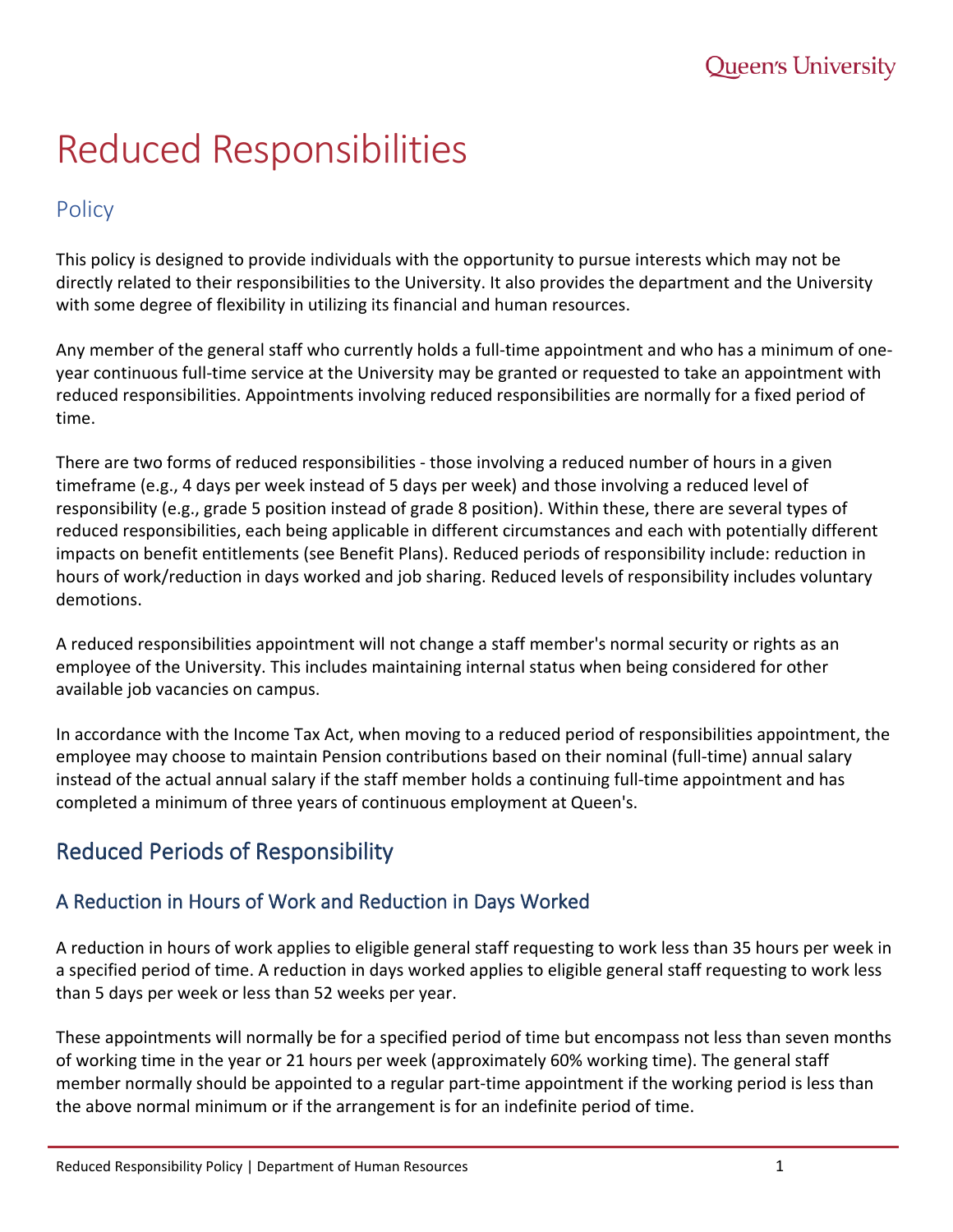#### Job Sharing

Job sharing involves the division of one full-time position into two and may consist of any combination of arrangements, but generally not less than 40% on the one part. Job sharing arrangements should normally be considered for specified periods of time. In this type of arrangement, duties of one of the parts may result in a change in the level of responsibility which, in turn, may alter the evaluation of the job. Examples of normal types of arrangements are as follows:

- 50/50 (for each appointment: 17.5 hours per week, or 35 hours every two weeks, or free days one week and two days the next, etc.)
- 60/40 (three days per week for one employee/two days per week for the other)

The participating employees, the supervisor and department head/director should ensure that any proposed schedule is compatible between the two parties and that the transition period from one employee to another occurs efficiently and effectively.

# Reduced Level of Responsibility

#### Voluntary Demotion

Voluntary demotions apply to eligible general staff requesting to work in their current position, but at a level of reduced responsibility for a specified period of time. For example, a staff member who currently holds an Financial Coordinator position who requests to work as a Financial Assistant for 6 months.

#### Procedure

Requests for a reduced responsibility appointment are normally initiated by the general staff member. The request should be made directly to the immediate supervisor and/or department head/director and should include a potentially viable work arrangement for consideration.

When a request for a reduced responsibility appointment is being considered, department heads/directors should have a clear understanding as to whether any cost savings will be realized and, at the same time, recognize the advantages to the staff member(s) and the overall operational needs of the department. Discussions should be held with the appropriate dean or vice-principal in addition to a representative from Human Resources. Departments may wish to consider the possibility of a trial work arrangement before committing to a long-term situation. The decision to approve a reduced responsibility appointment rests with the department head/director, and should be effectively communicated to all staff in the department.

If a job-sharing arrangement requires the necessity of hiring a second individual from outside the department, it may be necessary to advertise that part of the position on the Queen's HR website. This position would normally be advertised as a term appointment in order to allow the department to periodically assess the advantages and disadvantages of this arrangement.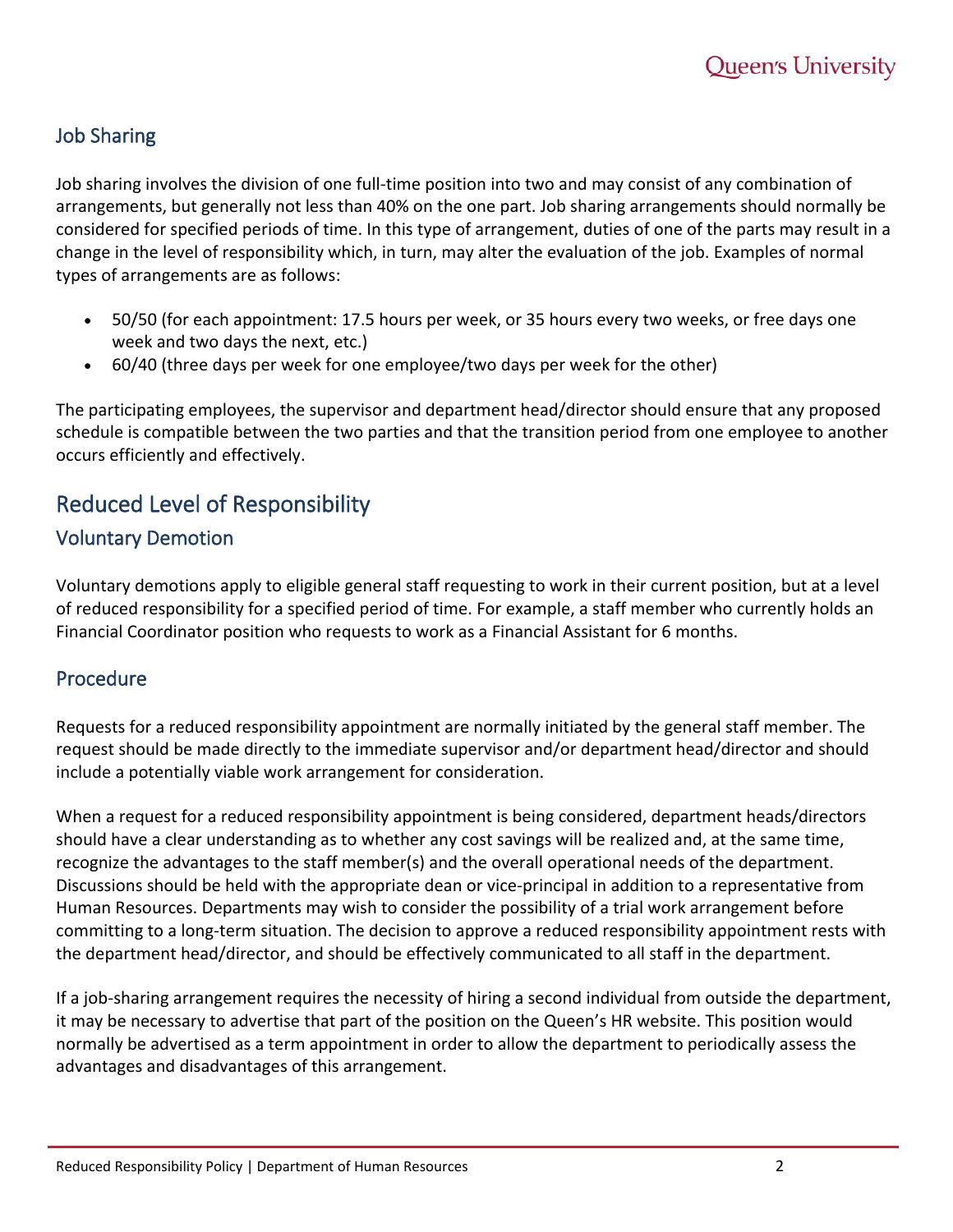#### Confirmation of Terms of Employment

Any changes to a staff member's term of employment will be confirmed in writing. In the case of staff with continuing or term appointments (general staff), a letter will be issued from the Human Resources Department outlining the specific changes subject to the approval of the department head/director. Copies of the letter will be forwarded to the appropriate department head/director, dean or vice-principal, Compensation Unit and Financial Services, and will include the following information:

- explanation of the change, including percent time worked or grade change
- effective start date and effective end date (if applicable)
- full time equivalent annual salary and annual actual salary (if applicable)
- information regarding benefits coverage
- pro-rated vacation entitlement (if applicable)
- a statement indicating a mutual agreement for any future changes to the arrangement, including the required notice period (it must be at least 8 weeks, except in the case of a trial period) (if applicable)
- the conditions of any trial period, including reversion to the original terms of employment if the trial is unsuccessful (if applicable).

For research, grant and contract employees, changes to the staff members term of employment should be reflected by issuing a new contract to supersede the existing one. In addition, to ensure that both the principal investigator and employee understand all of the conditions of the changed appointment, it is advisable that the principal investigator issue a letter to the employee similar to the one described for employees with continuing and term appointments.

It should be noted that once agreed to, these changes to the general staff member's terms of employment are binding on both the employee and the University (subject to the conditions as outlined in the letter) for the duration of the agreement.

#### Changes to the Terms of Appointment

A request to return to full responsibilities or to change the period of reduced responsibility, whether at the initiation of the general staff member or the director, department head, or dean concerned, should be made with appropriate notice as outlined in the original agreement, unless waived by mutual consent (in writing). In the event that no notice period was specified in the original agreement, a minimum of 8 weeks notice is required.

In a situation where two staff members are sharing a job and one of the employees transfers or terminates, consideration can be given to converting the two positions back to one. As stated above the remaining employee should be provided with appropriate notice outlined in the original agreement.

Any changes in the terms of employment for general staff with continuing or term appointments will be confirmed in writing by Human Resources.